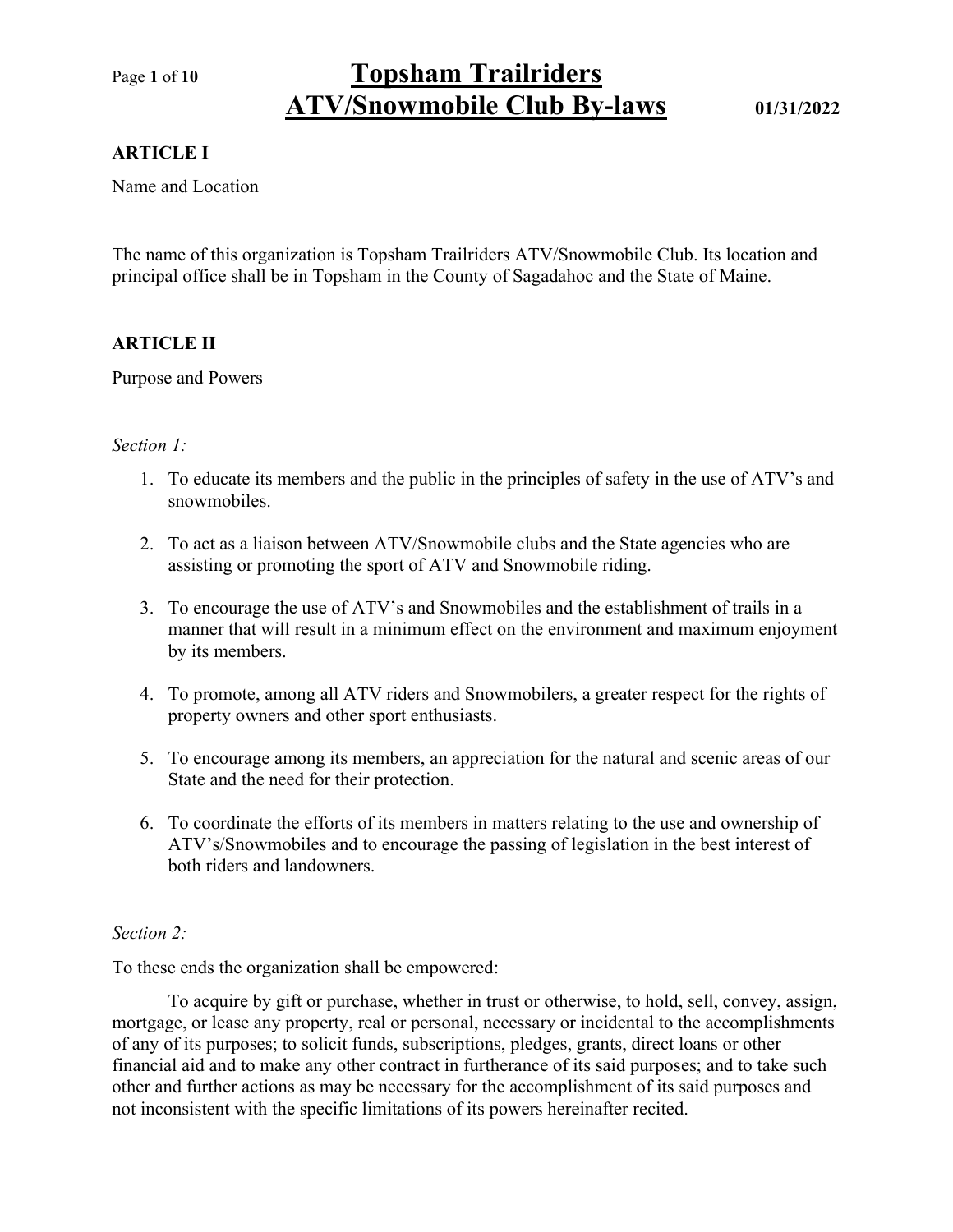# Page 2 of 10 Topsham Trailriders ATV/Snowmobile Club By-laws 01/31/2022

Unprecedented Event Clause. If for any reason due to unprecedented causes that pose a threat to the membership or the club the club may govern itself outside of these bylaws. The club will stay as consistent as reasonably possible to the bylaws, but health and safety shall take priority.

# ARTICLE II

Membership and Dues

## Section 1

- 1. Membership is open to any person of good character and in sympathy with the purposes of the organization upon application to the club and payment of one year's dues. The Club, Club Officers, and all business members will belong to Maine Snowmobile Association (MSA) as well as ATV Maine.
- 2. Non-Discrimination Statement. Any member, or applicant for membership, shall not be discriminated against on the basis of race, color, creed, age, sex, or national origin.
- 3. If the club chooses to associate with a third party trail group the board can vote to accept a lesser amount for membership if joined through the third party trail group.

# Section 2

Annual membership shall consist of following classes:

- 1. Regular membership. This membership includes two adults from the same residence and their children under 18 years of age. They will receive a Club ID and sent a newsletter when published. Membership is \$35.
- 2. Business membership shall include up to a maximum of three (3) employees. Membership is \$150 plus donations for rides/events totaling another \$150 in combined value. The expected support for events is door/raffle items for three ride events, the clubs annual party, and one landowner appreciation event. Business members will be reflected on the Club website, newsletter, and if provided, a banner will be displayed at Club rides. If a business sponsor would like to place their logo on the back of the clubs T-Shirts, they may pay \$50 to reserve a spot. The logo would be placed on the next order of T-Shirts the club does.
- 3. Associate Member. Members who belong to other ATV or Snowmobile Clubs and would like to be associated with our club. They will receive a Club ID and sent a newsletter when published. Membership is \$15.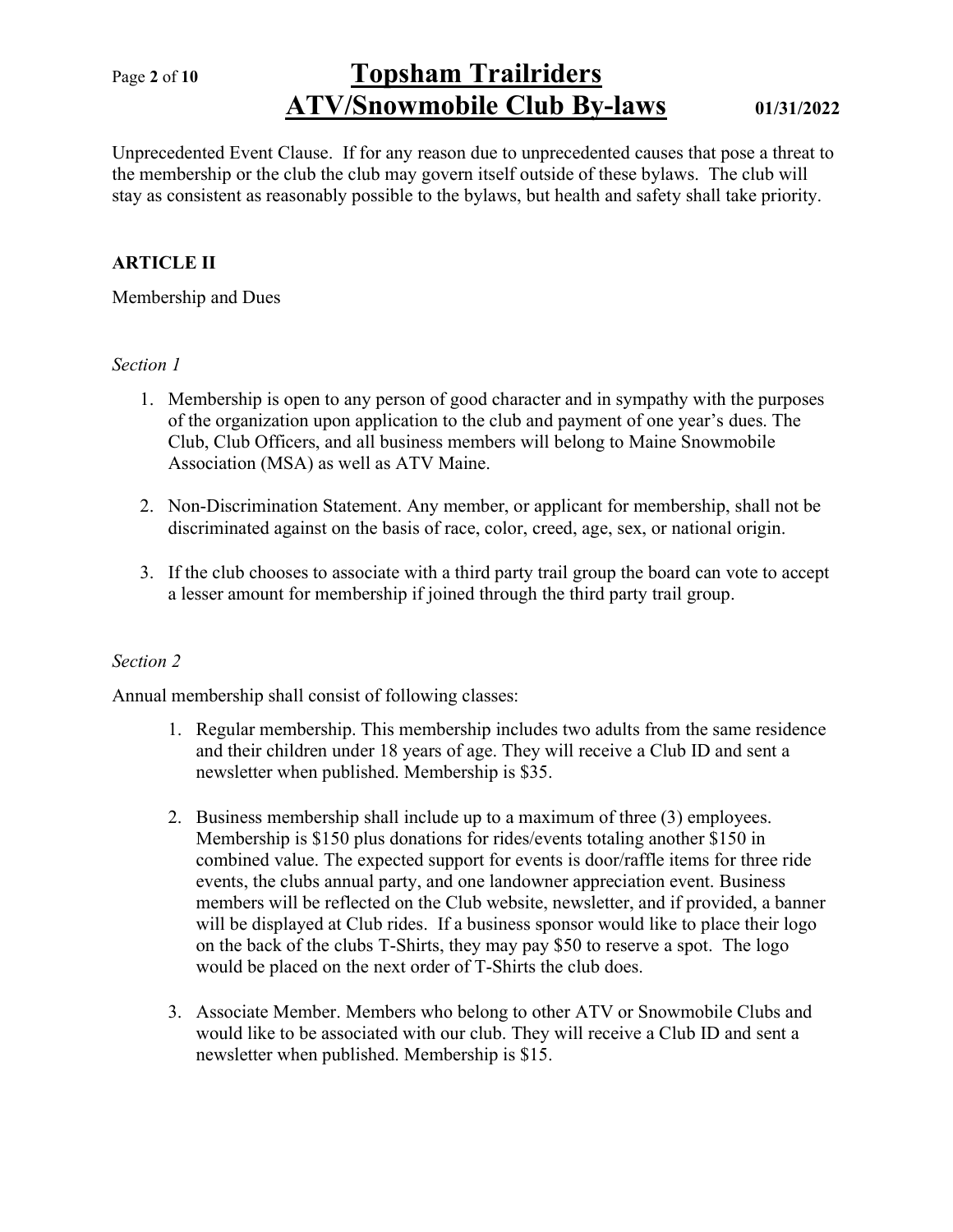# Page 3 of 10 Topsham Trailriders ATV/Snowmobile Club By-laws 01/31/2022

- 4. Honorary Member. An individual or business may be awarded honorary membership with a two-thirds majority vote of the Board of Directors. Honorary members are only members of the Club, they will not receive membership in MSA or ATV Maine unless dues are paid. They will receive a Club membership ID and newsletter when published. Membership is \$0.
- 5. Members can choose to also belong to ATV Maine or MSA at a fee equal to the cost of registration.
- 6. Membership dues are due on or before the Thirtieth  $(30<sup>th</sup>)$  day of April in each year.

### Section 3

Members (15 years and older) shall be eligible to vote at all meetings of, and to hold office in, this organization.

### Section 5

Member Removal.

- 1. Membership may be revoked by either a majority vote of regular members during a properly established regular member meeting or a two-thirds majority vote by the Board of Directors. Some, not all, reasons for revocation are listed below.
	- a. If a member violates any law, regulation, or performs any act(s) which could negatively reflect on the reputation and integrity of the organization
	- b. If his/her annual dues remain unpaid sixty (60) days after bills are mailed out by the Treasurer.
	- c. Any reason deemed by the Board to be prejudicial to the interests of the organization.

## ARTICLE IV

Meetings of Membership. All meetings for the club are governed by this section.

#### Section 1

Annual Meetings.

- 1. The Annual Meeting of this Club shall be held at the Regular Membership Meeting in October of each year. This meeting will be governed by the same rules as a Regular Membership Meeting with the addition of:
	- a. The election of Officers and Board of Directors shall occur at this meeting.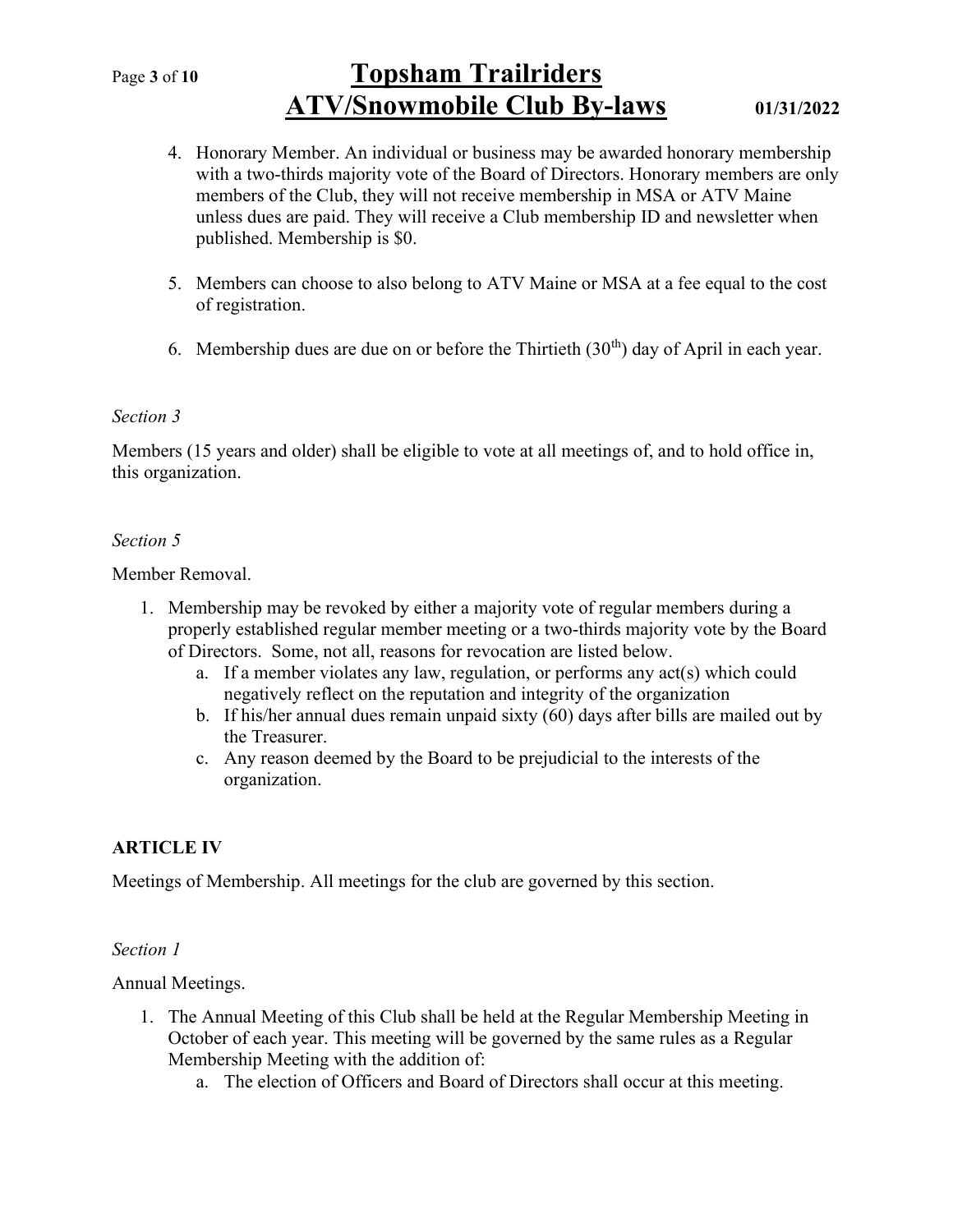# Page 4 of 10 Topsham Trailriders ATV/Snowmobile Club By-laws 01/31/2022

- b. Discussion on the annual ride plan. A majority vote to approve the annual ride plan will be completed at the annual meeting or the following Regular Membership Meeting.
- c. Vote to authorize the newly elected President to execute all documents on behalf of this organization.
- 2. This meeting shall be held at some place within the Topsham area designated by the officers.

# Section 2

Regular Membership Meeting.

- 1. This meeting will be held monthly on the last Monday of each month at 6:30pm at a location to be designated by the officers.
- 2. Quorum. A quorum for voting purposes at any meeting of the membership shall be onetenth (1/10) of the membership at the time of the call of the meeting; however, a less interest may adjourn the meeting.
- 3. Proxies. No voting by proxy shall be permitted at any Regular Membership Meeting of the organization. This includes special meetings of the membership.
- 4. Notice. Written notice of a change in the schedule of the regular monthly membership meetings may be electronically announced through the club's social media accounts or club website 24 hours prior to meeting. If the club officers believe it is necessary, the notice may be mailed by the Secretary to every member at his/her address last appearing in the organization records. Notice shall be deemed given when posted or mailed.
- 5. Special Meetings.
	- a. Special meetings of the membership may be called by the President at any time and shall be called by him/her at the written request of five (5) members stating the object thereof. Upon receipt of such request, the President shall forthwith cause the Secretary to issue notice to the membership stating the time, place, and object of such meeting, which shall be held no later than fourteen (14) days after receipt by the President of request therefore. No business not related to the object stated in the request shall be transacted there at.

## Section 3

Board of Director Meetings.

- 1. If needed, the Board will meet immediately before the regular member meeting.
- 2. Special meetings shall be called by the President at the written request of three (3) board members stating the object thereof. Upon receipt of such request, the President shall cause the Secretary to forthwith issue notice to the Board stating the time, place, and object of such special meeting. The special meeting shall be held not later that five (5) days after receipt by the President of the request, therefore. No business not related to the object stated in the request shall be transacted thereat.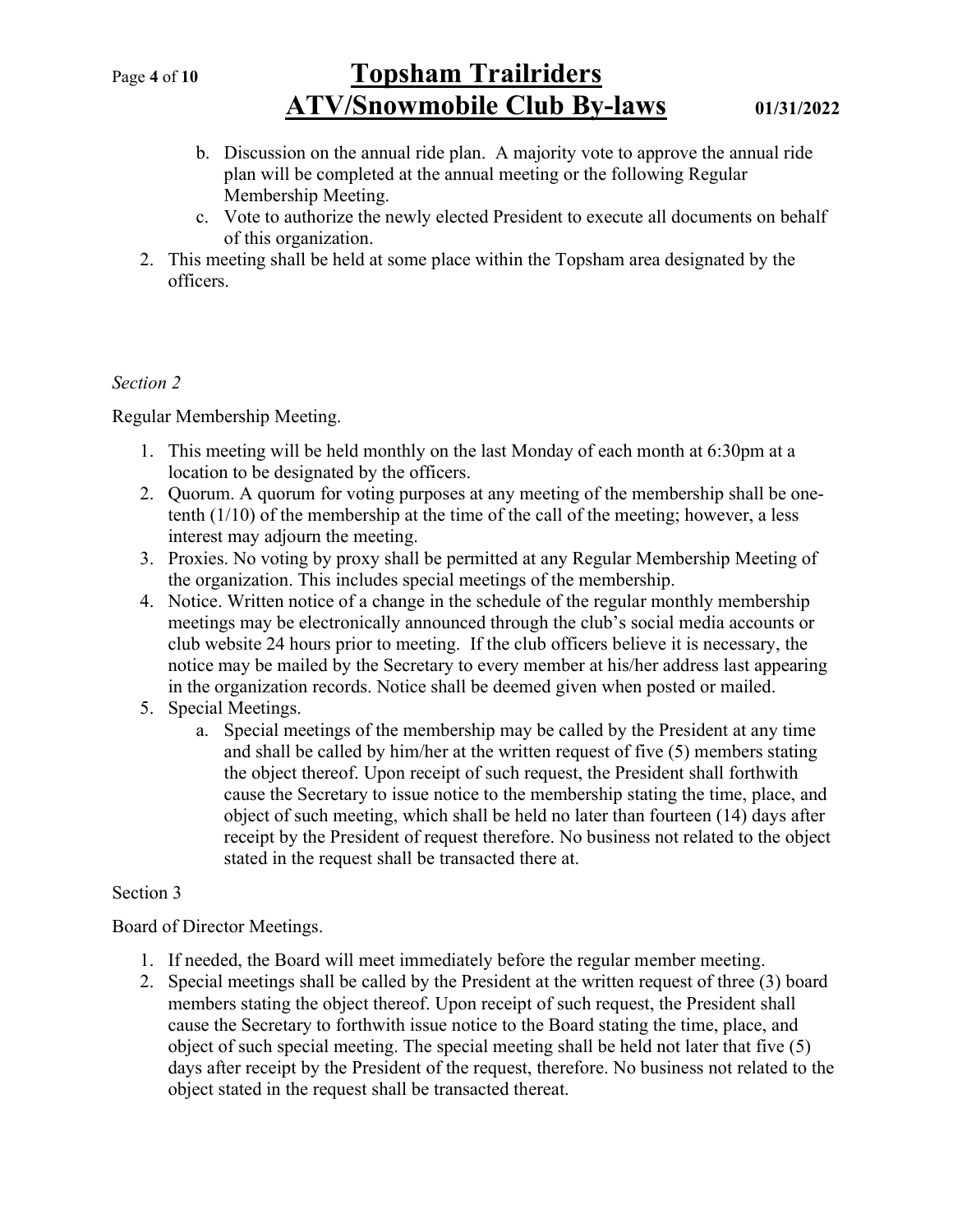# Page 5 of 10 Topsham Trailriders ATV/Snowmobile Club By-laws 01/31/2022

- a. Special meetings may be held online or over the phone if conducive to the topic. This will be determined by the President.
- 3. Quorum. A quorum for voting purposes at any meeting of the Board shall be five (5) members; however, a less interest may adjourn the meeting.
- 4. Proxies. No voting by proxy shall be allowed at any meeting of the Board. Online participation or phone participation does not constitute a proxy for a Board meeting.
- 5. Attendance: Board members are expected to attend all scheduled meetings during the year. It is expected that at times a member of the board may not be able to attend each meeting due to personal reasons. When this happens, it's expected that the member will contact one of the officers of the club to explain the reason for their absence. If a board member misses more than two (2) regularly schedule Board meetings without an excuse his or her seat on the board may be declared vacant and another person will be chosen to take that person's place on the board for the remainder of that person's term.

# ARTICLE V

## **Officers**

## Section 1

Number and Designation. The management and administration of the affairs of this organization shall be entrusted to four (4) officers, President, Vice-President, Secretary, and Treasurer.

# Section 2

Officer Roles and Responsibilities

- 1. President. The President shall be the chief executive officer of the organization. This person has overall responsibility for monitoring and coordinating club activities.
	- a. They shall serve Dues Free for the Term of office.
	- b. They shall preside at all meetings of the organization.
	- c. They shall review and sign all State required paperwork for the Club
	- d. They shall look forward to the future of the club, devising plans to improve the Club's position
	- e. They shall be the liaison to the state, county, and town.
- 2. Vice-President. The Vice-President shall, in the absence of, or disability of, the President, have and exercise all the powers of the President.
	- a. They will be the business liaison. This will entail sustained and positive outreach regarding the club's activities and the greater Topsham business community, meeting proactively with local business owners to enhance awareness of the club.
	- b. They will share align with the Ride Coordinator for requesting donations/door prizes from local businesses as so in Article II, Section II, Subsection 3 of this document.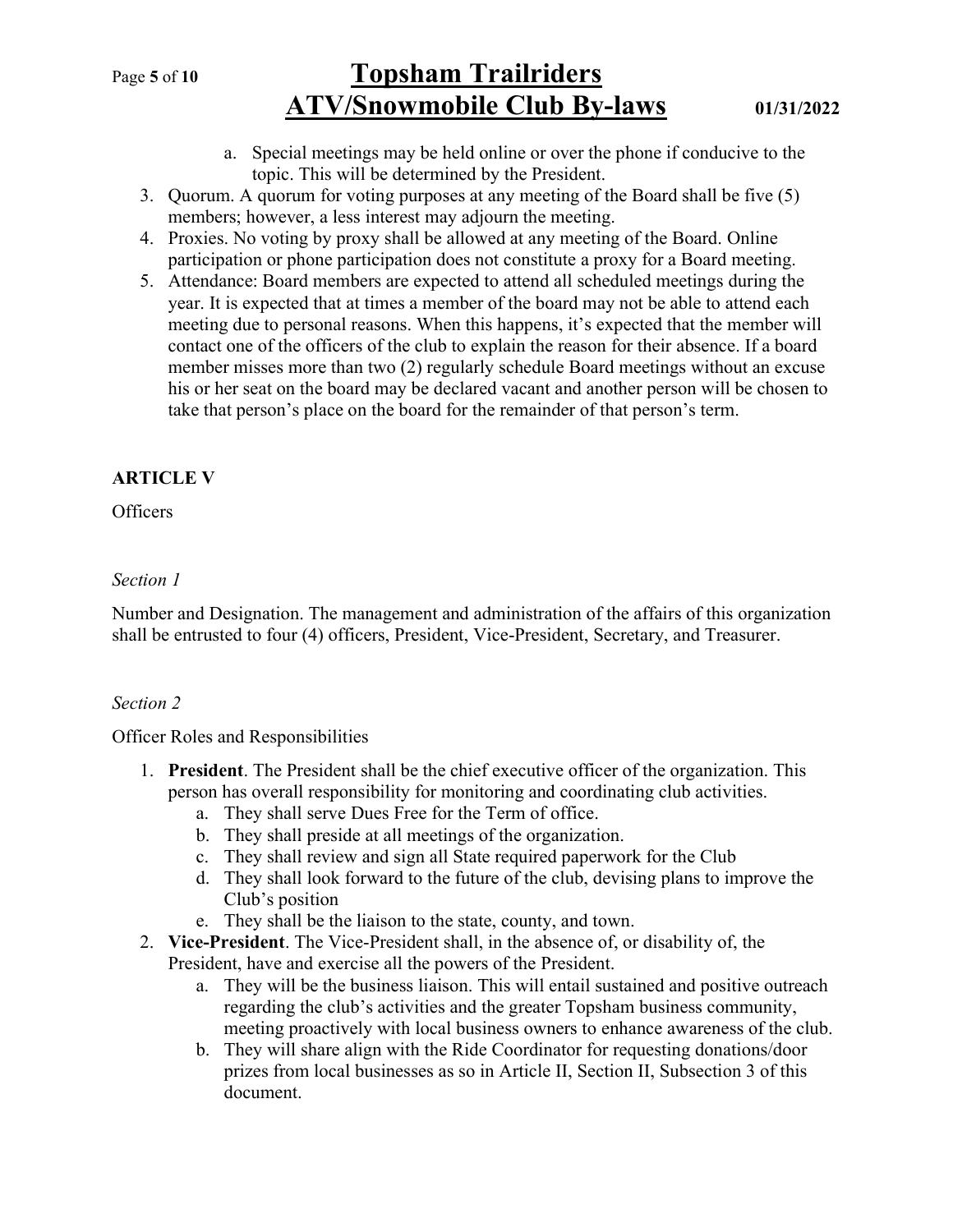# Page 6 of 10 Topsham Trailriders ATV/Snowmobile Club By-laws 01/31/2022

- c. They shall have such other and further duties as the President may from time to time prescribe.
- 3. Secretary. The Secretary shall keep an accurate record of the meetings of the organization.
	- a. They shall give the notice required by the by-laws of all such meetings.
	- b. They shall notify persons of their election to or removal from membership
	- c. They shall conduct the formal correspondence of this organization. When communicating with landowners is required this will be completed with the support of the Landowner Relations Chair.
	- d. They shall have custody of the minute book and other records of this organization.
	- e. *Assistant Secretary*. If this position is required, this position shall be appointed by the Secretary with concurrence from the President. The Assistant Secretary shall fulfill the role of Secretary in the absence of the Secretary and assist in assigned tasks from time to time.
- 4. **Treasurer**. The Treasurer shall keep the accounts and have charge of the funds of this organization.
	- a. They shall render a written report of the financial condition of the organization to the membership at its annual meeting.
	- b. They shall give written account balances to President for inclusion in the agenda monthly.
	- c. They will monitor accounts for unusual activity and coordinate with the bank to remedy any issues.

## Section 3

Committees. The president may from time to time appoint from the membership such committees as in their judgement shall be necessary to further the purposes of this organization.

#### Section 4

Absences. In the case of the absence or inability to act of either the Secretary or the organization or the Treasurer, the President may appoint a Secretary or Treasurer pro term.

## Section 5

Election of Officers.

- 1. A nominating committee of at least three (3) members may be appointed by the President up to two months prior to the annual meeting with the approval of the Board of Directors.
- 2. The officers of this organization shall be elected by the membership at the annual meeting of this organization. From the nominees for each office, the one receiving the highest number of votes cast shall assume that office. If there is no more than one nominee for each office, the President may waive the requirement of formal balloting and direct the Secretary to cast one ballot for the nominee.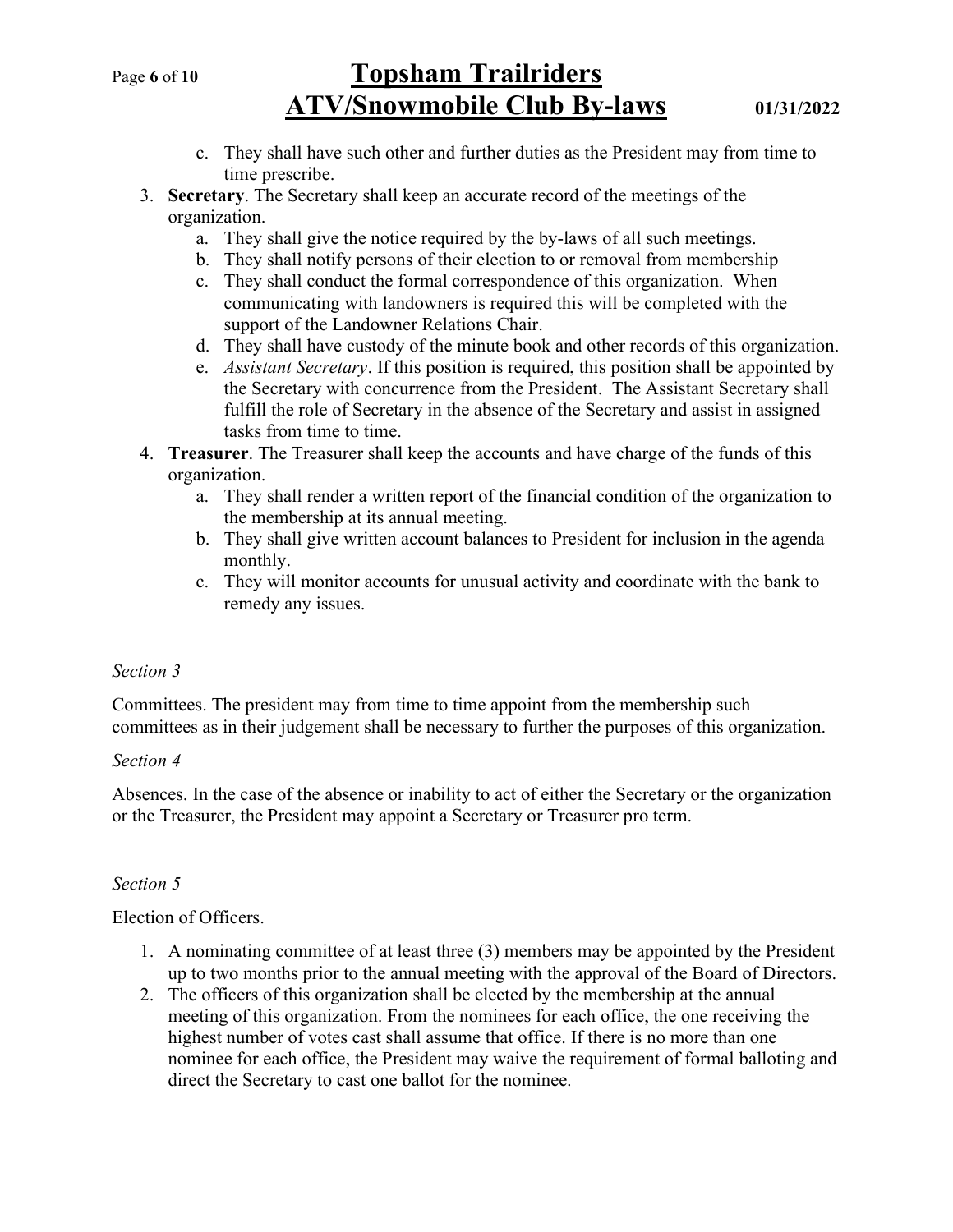# Page 7 of 10 Topsham Trailriders ATV/Snowmobile Club By-laws 01/31/2022

## Section 6

Terms. The terms of officers shall be one (1) year in length or until their successors are elected.

## ARTICLE VI

Board of Directors

## Section 1

Number. The governing body of this organization shall be a Board of Directors composed of up to nine (9) persons. Of those elected four (4) of the directors shall consist of the President, Vice President, Secretary, and Treasurer. The remaining positions shall be filled with members of the club.

## Section 2

Elections. The elections for non-officer Board of Director positions will be held at the annual meeting of this club after the officers have been elected. In the event of a vacancy on the Board, the membership may choose a person from the membership to fill the unexpired term, unless the officers deem a suitable cannot be found.

### Section 3

Term. All Board members serve for a term of one (1) year.

# ARTICLE VII

Appointed Positions

#### Section 1

- 1. These positions are important enough to the success of the club that the Club has decided to make them permanent positions.
	- a. These positions are appointed by majority vote at the Board of Directors Meeting following the Club's Annual Meeting.
	- b. The people elected to these positions will serve for one (1) year.
	- c. If a position becomes vacant the Board may decide to fill it at any properly established club meeting.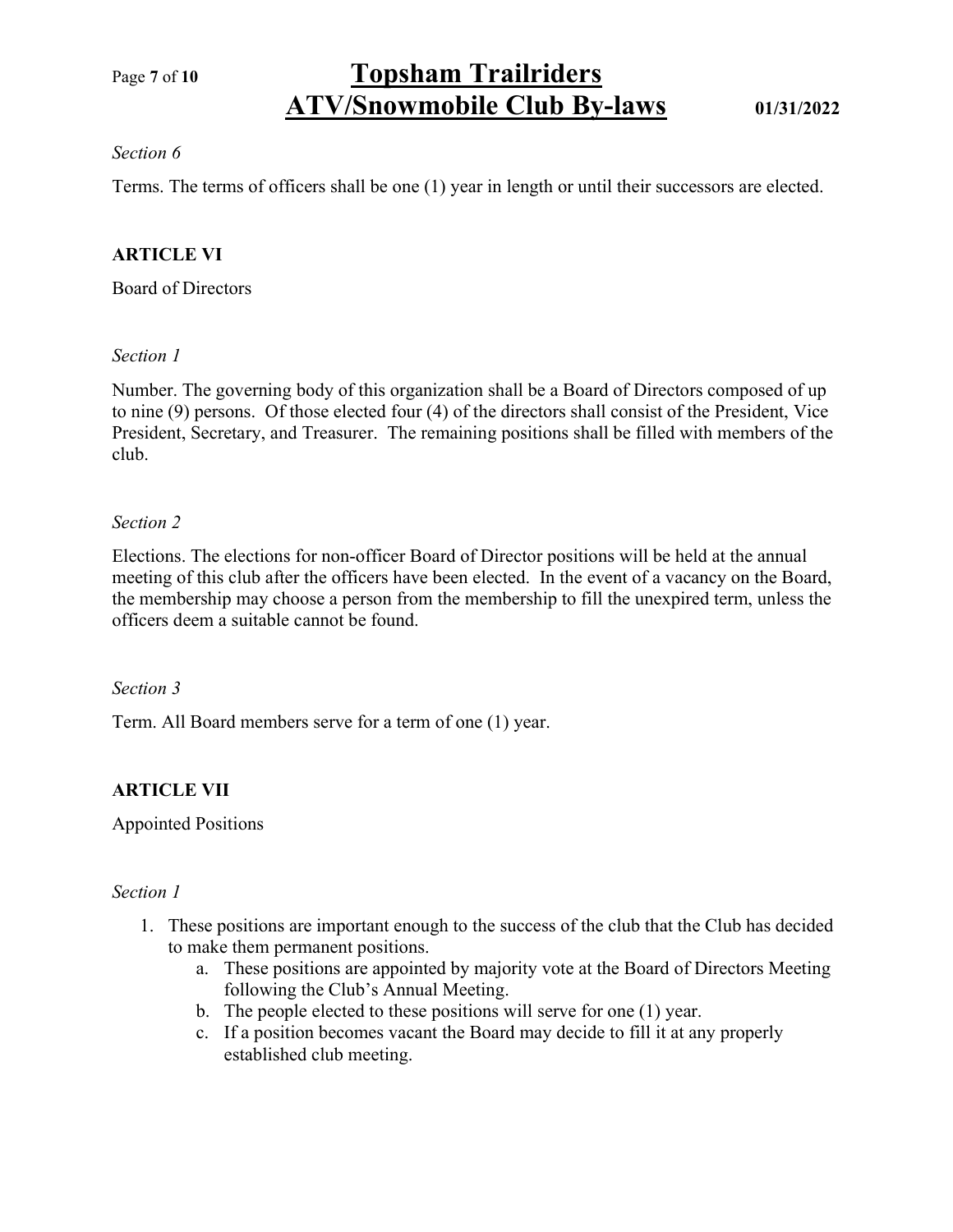# Page 8 of 10 Topsham Trailriders ATV/Snowmobile Club By-laws 01/31/2022

- 2. Trail Master. This person will coordinate regularly with the Landowner Relation Chair and Ride Coordinator Chair. This person will serve dues free for the term of their appointment.
	- a. They are responsible for the condition of the trails.
	- b. They monitor for undue safety hazards and maintenance issues.
	- c. They are responsible for developing a long-term maintenance plan to properly maintain the club's trail system. This plan will be provided to the board annually in April of every year. The plan will include major projects for the year and a proposed timeline.
	- d. They are responsible for scheduling and coordinating everything needed for work parties on the trail.
	- e. This position may have a number of assistant trail masters that is appropriate for the current workload.
	- f. Assistant Trail Master. This position will support and assist the Trail Master on all aspects of their role.
- 3. Landowner Relations Chair. This role will coordinate regularly with the Trail Master and Ride Coordinator Chair.
	- a. They will be the liaison between landowners and the club.
	- b. They will be responsible for gathering required permissions from landowners on a regular basis.
	- c. They will be responsible for maintaining landowner contact information for the club.
	- d. They will talk and meet with landowners to resolve any issues that arise.
	- e. They will have access to \$500 for the purpose of landowner relations that can be utilized for trail cleanups, landowner dinners, or other things to show landowner appreciation as long as the State continues to supply the reimbursement to the Club.
	- f. They will fulfill any other trail related tasks not specified in this description.
- 4. Ride Coordinator Chair. This role will coordinate regularly with the Trail Master, Landowner Relations Chair, and Vice President. If needed the Board of Directors can appoint two Ride Coordinators, one for ATV and one for Snowmobile season.
	- a. They will coordinate all facets of club rides.
	- b. They will develop an annual schedule for Club rides and present it to the club at the Annual Meeting.
	- c. They will coordinate with the Vice President to ensure each ride event has appropriate door/raffle prizes.
	- d. Prior to each in town ride event they will coordinate with the Landowner Relations Chair to understand the current landowner status.
	- e. Prior to each in town ride event they will ensure the President has communicated the event with local law enforcement.
	- f. They will coordinate so the appropriate club equipment is at the ride. For example, the number of tables, chairs, tents, signage, paperwork, and anything else the ride may call for.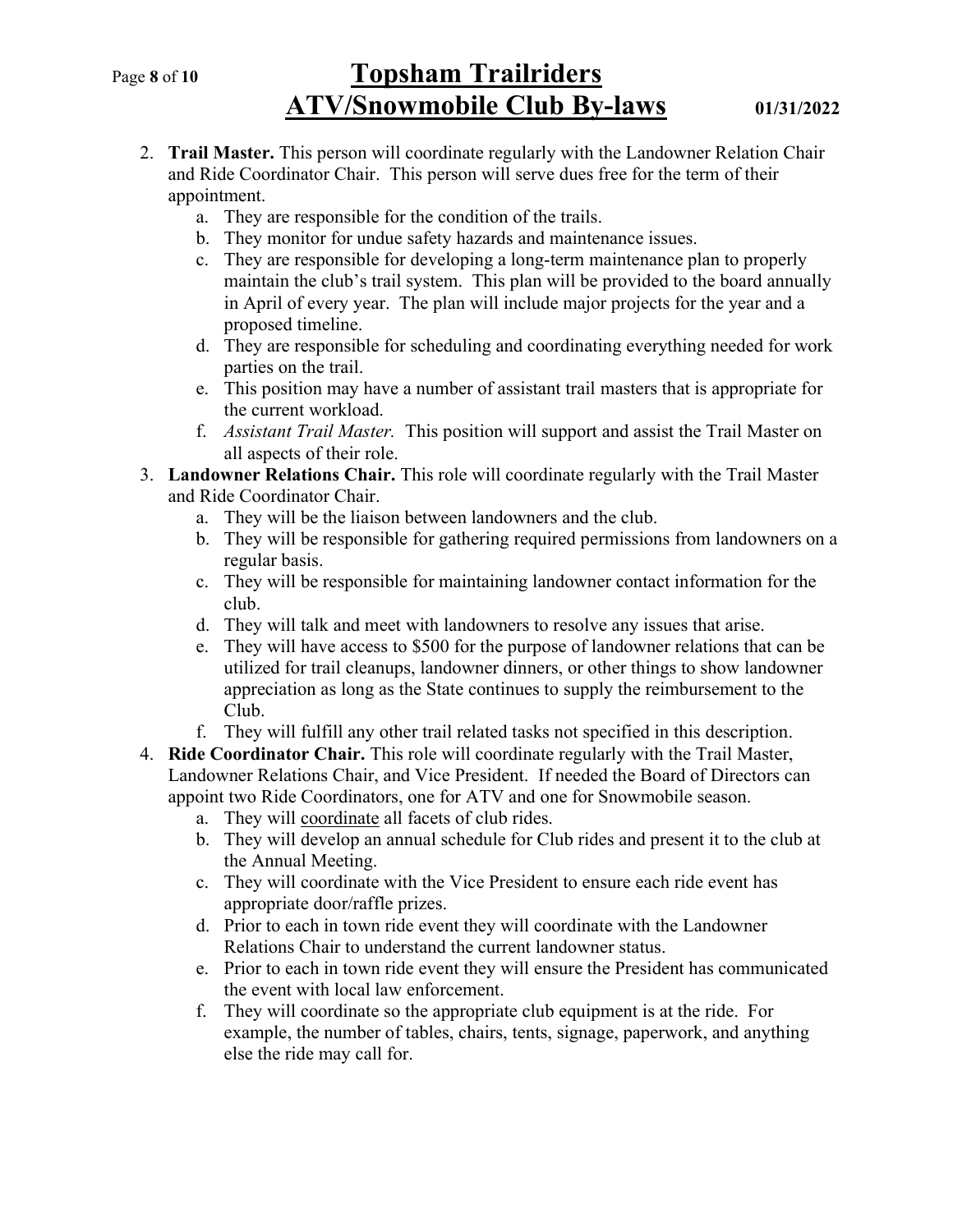# Page 9 of 10 Topsham Trailriders ATV/Snowmobile Club By-laws 01/31/2022

- g. They will have authority to draft social media posts for the club for the purposes of promoting and coordinating rides. Final posting authority resides with the President unless he/she delegates it.
- h. They will fulfill any other ride coordination related tasks not specified in this description.

## 5. Membership Chair.

- a. They will maintain the club's official membership records that includes all information on the membership application as well as any additional information that helps with recruitment or membership maintenance.
- b. They will process new membership applications by confirming payment has been received by the club, all information has been provided by the applicant, and create/send a new membership packet to the applicant.
	- i. New Membership Packets shall, at a minimum, include the appropriate number of membership IDs, copy of the latest newsletter, the latest trail map, and a welcome letter to the club.
- c. They will coordinate membership registration to ATV Maine or MSA. This can be delegated.
- d. They will fulfill any other membership related tasks not specified in this description.

# ARTICLE VIII

Finances; Execution of Documents and Expenditures

## Section 1

Finances. All organizational funds shall be deposited in such bank as may from time to time be designated by the Board of Directors. Organization checks shall be signed by the Treasurer and/or President.

## Section 2

Expenditures. Expenditures shall be allowed as follows:

- 1. \$0-\$200 can be spent by the Secretary, Treasurer, or Trail Master with prior contact with the Treasurer to make sure the club has the funds needed.
- 2. Up to \$500 can be spent by the Trail Master and Landowner Relations positions with prior contact with the Treasurer to make sure the club has the funds needed as long as the cost is reimbursable by the state grant program.
- 3. \$0-\$500 can be spent by the President with prior contact with the Treasurer to make sure we have the funds needed.
- 4. \$500-\$1000 shall require a majority vote of the Board of Directors.